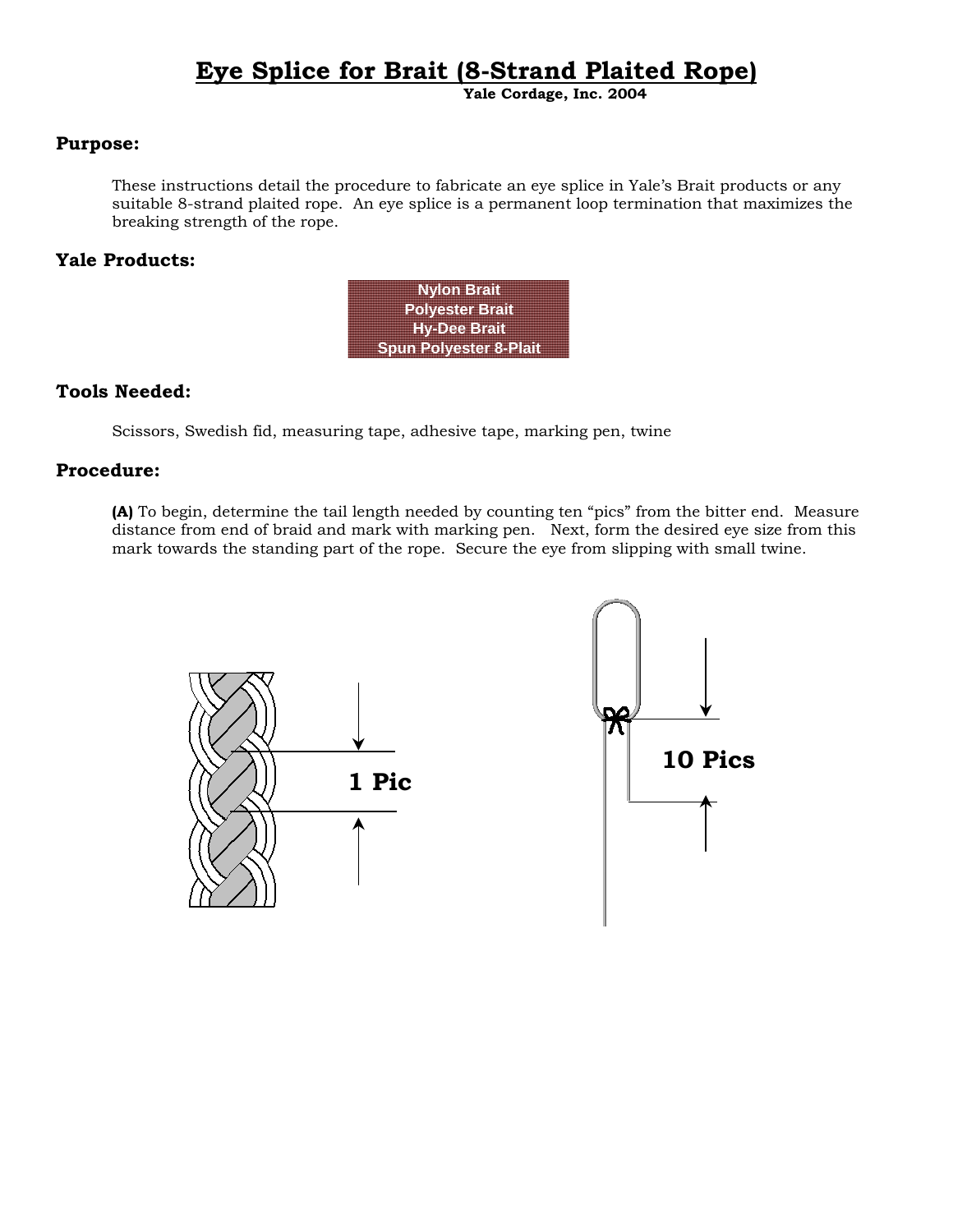**(B)** Note that the rope is constructed of eight strands arranged in four strand pairs. Four strands (two strand pairs) rotate to the right, shown here in gray.



Rotate 90<sup>0</sup> (with the standing part as the axis) and note the remaining four strands (two strand pairs) rotate to the left, shown below in white.



 **(C)** In making the splice, it is important to remember that the right-laid strand pairs of the tail will follow the right-laid strand pairs of the standing part, moving away from the eye. Similarly, the leftlaid strand pairs will follow the left-laid strand pairs. The tucks are made where the strands of the standing part are naturally "tucked" under the opposing strand direction. In the splice region, the size or volume of the braid geometry is increased (but not changed) by tucking strand pairs of the tail parallel with strand pairs of the standing part.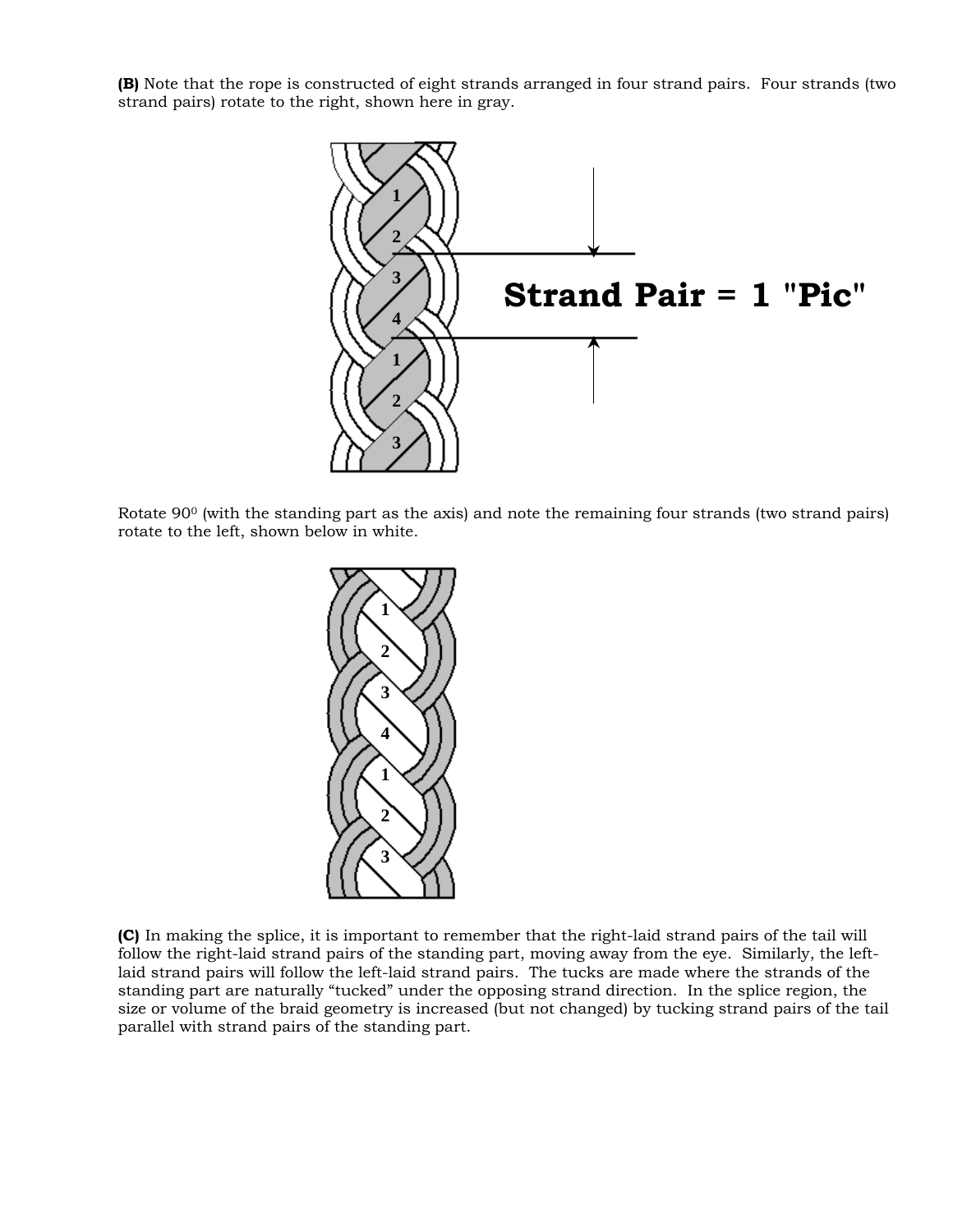

**1)** Starting with the leftlaid strand pairs for example only, (in practice it is acceptable to start with either right-laid or left-laid strands), position the eye so that the leftlaid strand pairs are facing up.

**2)** Mark four left-laid strands (two pairs) on both the tail and standing part of rope – just below the twine securing the eye.

**3)** From the marks made in step #2, move to the right laid strands by rotating 90o around the standing part towards the tail. Position these rightlaid strands to face up by flipping the eye over and then rotating the inside strands outward. Mark four right-laid strands using the same method as the left-laid strands.

**4)** Unbraid the strands of the tail up to the first marked pair. Tape the ends of each strand pair together and cut through tape for a clean end. Continue unlaying until only the marked right-laid strand pair furthest from the eye is free.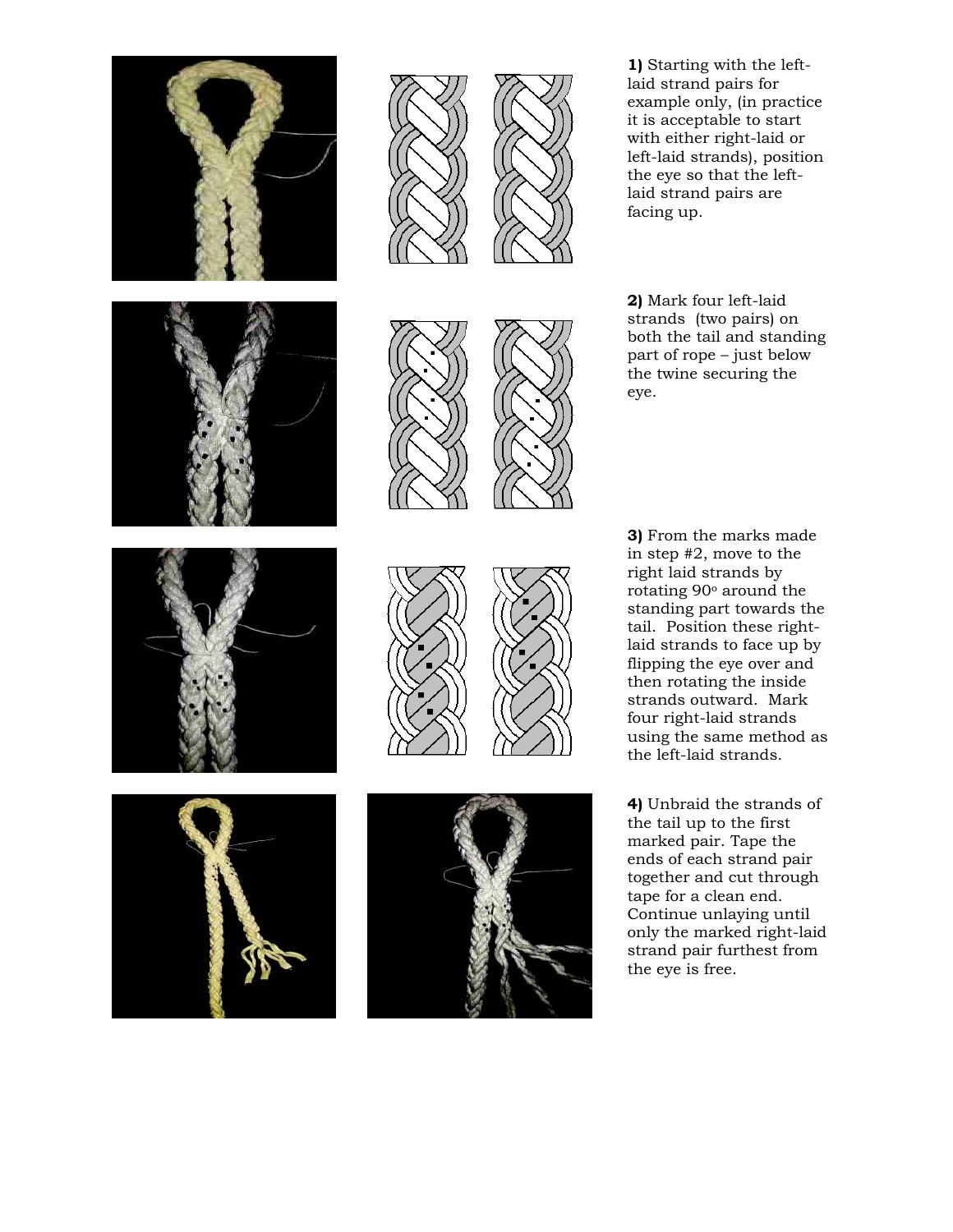

**5)** Using the "Swedish fid" to create a tunnel, tuck free right-laid strand pair from tail (shown at right in dark gray) under the nearest left-laid strand pair (of standing part) so that the pair runs parallel with the marked right-laid pair of standing part (shown at left in dark gray).

**6)** Free the remaining marked right-laid strand pair in the tail. (Do not unlay the tail further but rather grab and pull away from the bitter end to free.) Tuck under the nearest opposing left-laid strand pair, as before, so that this marked strand pair lays parallel with the second marked strand pair of the standing part.

**7)** Flip the eye over again so that the left-laid, previously marked strands are up.

**8)** Tuck the marked leftlaid strand pair that is furthest from the eye first (shown on left in dark gray). Tuck under the right-laid strand pair on the standing part, so that it runs parallel to the marked, left-laid strand pair of the standing part (shown on right in dark gray).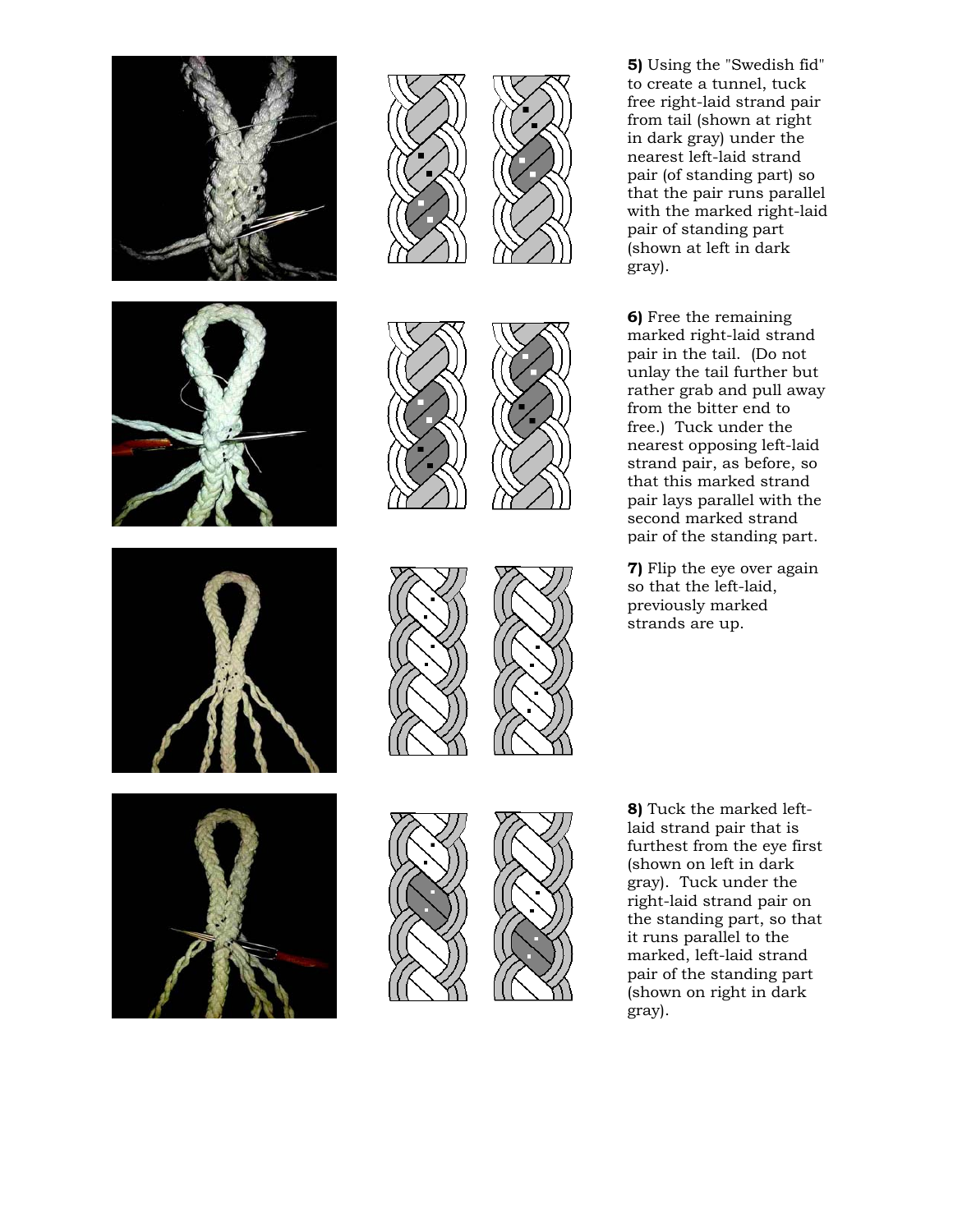





**10)** Note that all strand pairs have been tucked once now. The left-laid strands should all exit the rope on the same side. The right-laid strands should exit the rope 180<sup>0</sup> around the circumference from the left-laid strands as shown in picture on left.

**12)** After each strand pair has 4 "full" tucks. Tape and cut one strand of each strand pair away. Continue with 2**\*** more tucks for each single strand now. These are often referred to as "half" tucks.

**9)** Tuck the remaining left-laid strand pair of the tail (shown at left in dark gray with white marks). Tuck under the opposing right-laid strand pair of the standing part so that it runs parallel with the marked, left-laid strand pair of the standing part (closest to the eye).

**11)** Tuck each strand pair an additional 3**\*** "full" tucks. It is helpful to work one strand direction at a time (right-laid or left laid) tucking both strand pairs once and then switching to the oppositelaid pairs. Follow the strand pairs of the standing part carefully, tuck where the existing strand pairs are naturally "tucked" under the opposing strand direction in the braid. In this way the strands of the tail are laid parallel to the strands of the standing part, moving away from the eye.







**13)** After 4**\*** "full" tucks and 2**\*** "half" tucks, the splice is nearly finished. Tape and cut the remaining strands to finish the splice. If desired, the strand ends may be "hot cut" and sealed to about 1/4 inch. The tail ends will pull closer to the braid when the splice is loaded and exercised. This retraction is normal unless it results in the loss of a "tuck".

**\* Refer to Table 1 for specific splice tuck requirements by rope fiber**